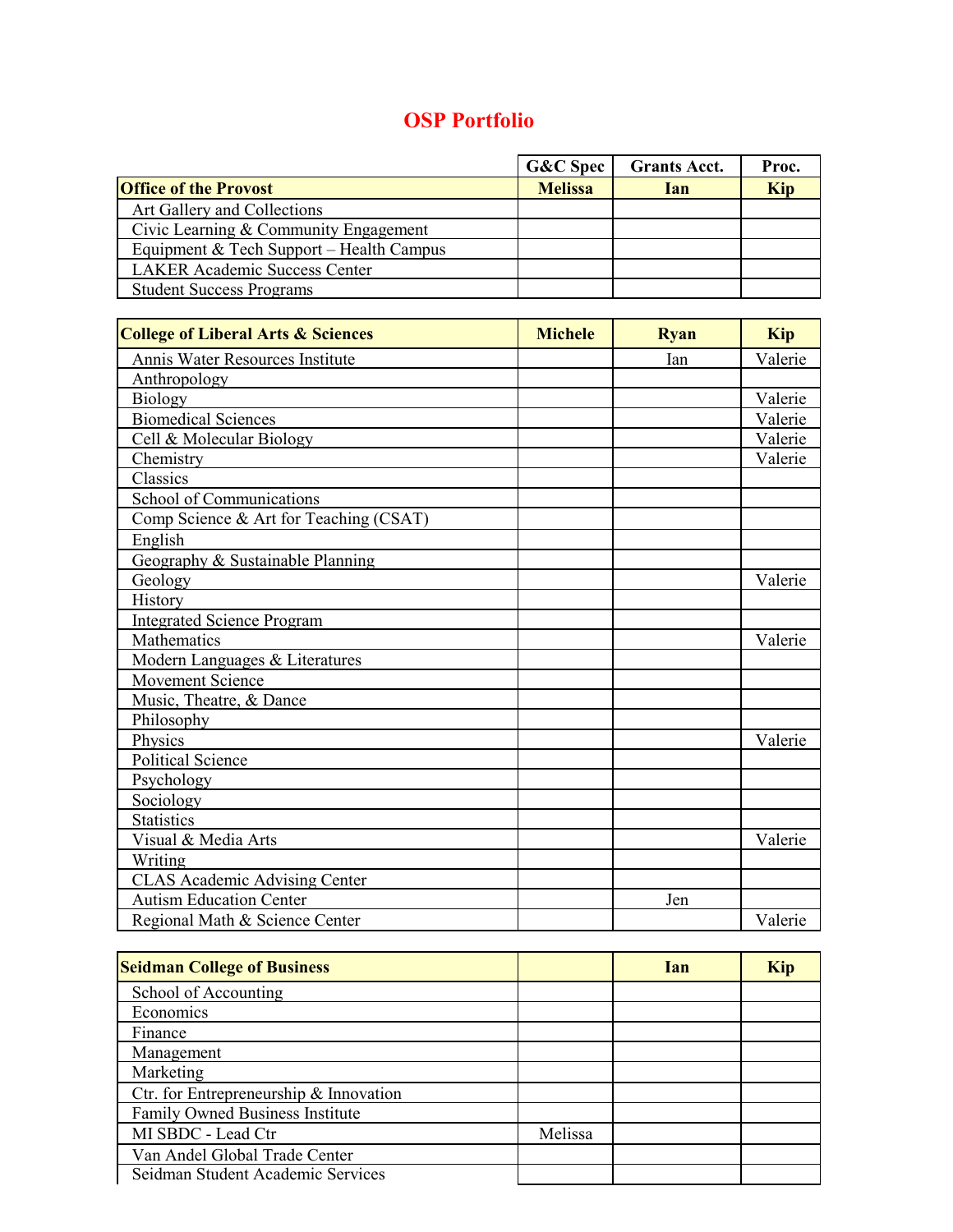| --<br>K<br>oeze<br>$\overline{100}$<br>muative<br>siness<br>мu<br>TICS |  |  |
|------------------------------------------------------------------------|--|--|

| <b>College of Education &amp; Community Innovation</b> | <b>Melissa</b> | <b>Ian</b> | <b>Kip</b> |
|--------------------------------------------------------|----------------|------------|------------|
| Educational Leadership & Counseling                    |                |            |            |
| Literacy, Educational Foundations, & Tech              |                |            |            |
| Sch of Criminology, Criminal Just., & Legal Studies    |                |            |            |
| Sch of Pub, Nonprofit, Hlth, Hosp & Tourism Mgmt       |                |            |            |
| School of Social Work                                  |                |            |            |
| Teaching & Learning                                    |                |            |            |
| <b>Center for Educational Partnerships</b>             |                |            |            |
| <b>CECI Undergraduate Advising Center</b>              |                |            |            |
| Office of Certification & Accreditation                |                |            |            |

| <b>Padnos College of Engineering &amp; Computing</b> | .len | <b>Valerie</b> |
|------------------------------------------------------|------|----------------|
| School of Computing                                  |      |                |
| School of Engineering                                |      |                |
| Occupational Safety & Health                         |      |                |
| Professional Science Master's Program                |      |                |
| <b>PCEC Student Services Center</b>                  |      |                |
| applied Medical Device Institute (aMDI)              |      |                |

| <b>College of Health Professions</b>      | <b>Ryan</b> | <b>Valerie</b> |
|-------------------------------------------|-------------|----------------|
| Communication Sciences & Disorders        |             |                |
| Occupational Science & Therapy            |             |                |
| Physical Therapy & Athletic Training      |             |                |
| Physician Assistant Studies               |             |                |
| <b>Student Services Office</b>            |             |                |
| Public Health                             |             |                |
| School of Interdisciplinary Health        |             |                |
| University Health Compliance              |             |                |
| <b>Interprofessional Education Office</b> |             |                |
| Scribe Academy                            |             |                |

| <b>Brooks College of Interdisciplinary Studies</b> | <b>Melissa</b> | Jen. | <b>Kip</b> |
|----------------------------------------------------|----------------|------|------------|
| Area & Global Studies                              |                |      |            |
| Environmental & Sustainability Studies             |                |      |            |
| Frederik Meijer Honors College                     |                |      |            |
| Integrative, Religious, & Intercultural Studies    |                |      |            |
| Women, Gender & Sexuality Studies                  |                |      |            |
| Padnos International Center                        |                |      |            |
| Kutsche Office of Local History                    |                |      |            |
| Office of Sustainability Practices                 |                |      |            |
| Frederik Meijer Ctr for Writing & Mi Authors       |                |      |            |
| <b>General Education</b>                           |                |      |            |
| Honors College                                     |                |      |            |
| Meijer Office of Fellowships                       |                |      |            |
| <b>Brooks College Advising Center</b>              |                |      |            |

| <b>Kirkhof College of Nursing</b> | <b>Melissa</b> | Rvan | Kip |
|-----------------------------------|----------------|------|-----|
| Undergraduate Programs            |                |      |     |
| <b>Graduate Programs</b>          |                |      |     |
| Office of Student Services        |                |      |     |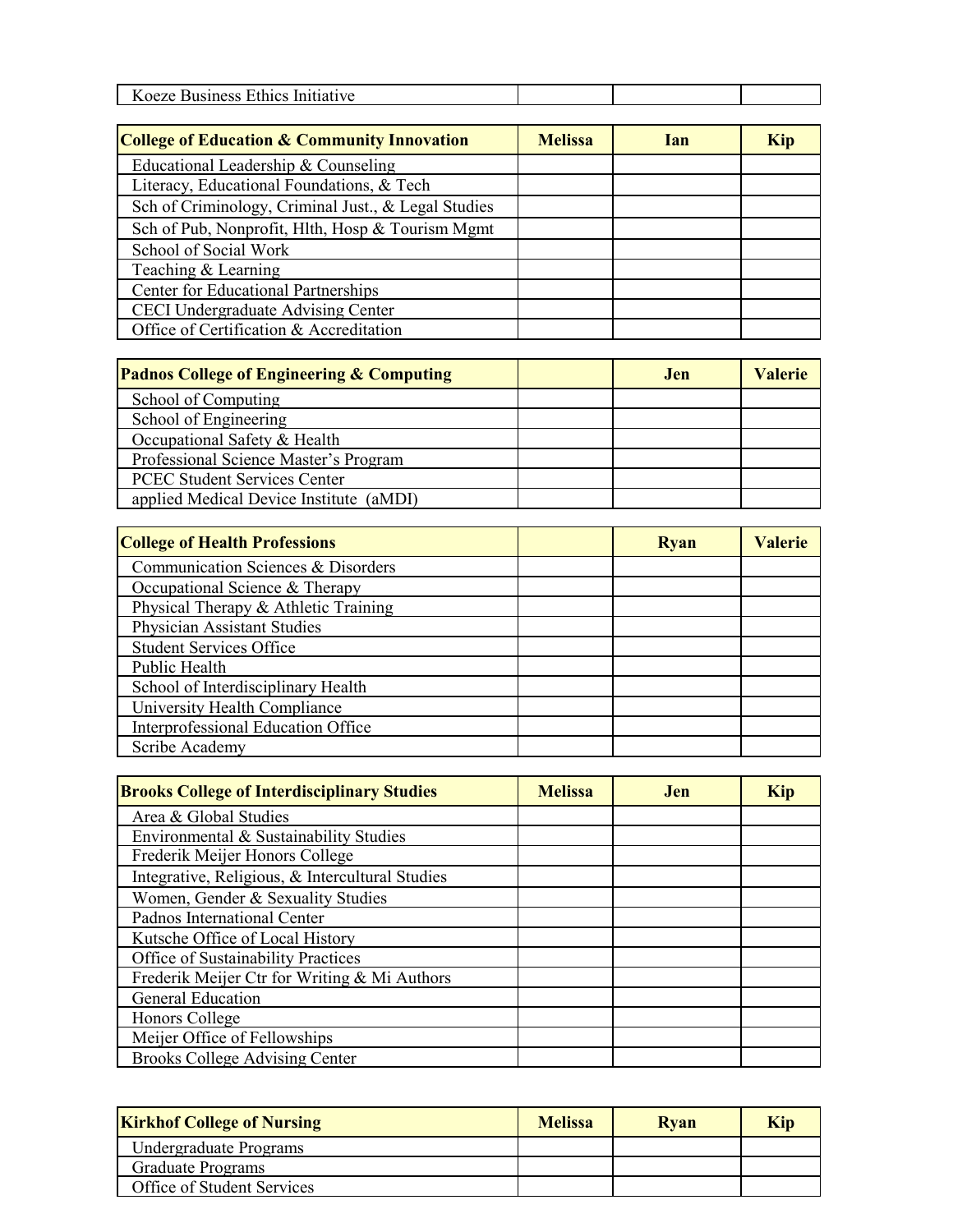| Academic Nurse-Managed Health Ctr |  |  |
|-----------------------------------|--|--|
| Nursing Fac. Research             |  |  |
| Simulation Center                 |  |  |
| Wesorick Center                   |  |  |

| <b>University Libraries</b>               | <b>Michele</b> | <b>Ryan</b> | <b>Kip</b> |
|-------------------------------------------|----------------|-------------|------------|
| Collections & Digital Scholarship         |                |             |            |
| Special Collections & University Archives |                |             |            |
| Knowledge Market                          |                |             |            |
| Liberal Arts Programs                     |                |             |            |
| Operations & User Services                |                |             |            |
| Professional Programs                     |                |             |            |
| Systems & Discovery                       |                |             |            |

| <b>Division of Student Affairs</b>    | <b>Melissa</b> | Jen. | Kip |
|---------------------------------------|----------------|------|-----|
| Alcohol and Other Drugs Services      |                |      |     |
| Career Center                         |                |      |     |
| Children's Enrichment Center          |                |      |     |
| Housing & Residence Life              |                |      |     |
| Military & Veterans Resource Center   |                |      |     |
| Recreation & Wellness                 |                |      |     |
| Student Life & Kirkhof Center         |                |      |     |
| Student Ombuds                        |                |      |     |
| University Counseling Center          |                |      |     |
| Campus Health Center                  |                |      |     |
| Student Conduct & Conflict Resolution |                |      |     |

| <b>Office of Graduate and Lifetime Learning</b> | <b>Melissa</b> |  |
|-------------------------------------------------|----------------|--|
| Graduate School                                 |                |  |
| Adult & Continuing Studies                      |                |  |
| Alumni Relations                                |                |  |
| <b>Enterprise Learning</b>                      |                |  |
| <b>Talent Epicenter</b>                         |                |  |

|  | <b>Pew Faculty Teaching &amp; Learning Center</b> | <b>Melissa</b> |  |  |
|--|---------------------------------------------------|----------------|--|--|
|--|---------------------------------------------------|----------------|--|--|

| <b>Center for Scholarly &amp; Creative Excellence</b> | <b>Melissa</b> | Jen. | <b>Aaron</b> |
|-------------------------------------------------------|----------------|------|--------------|
| <b>High Performance Computing</b>                     |                |      |              |
| Lab Safety                                            |                |      |              |
| Office of Research Compliance & Integrity             |                |      |              |
| Office of Sponsored Programs                          |                |      |              |
| Technology Commercialization Office                   |                |      |              |
| Center for Undergraduate Scholar Engagement           |                |      |              |
| Dorothy A. Johnson Center for Philanthropy            |                | lan  |              |

## **Non Academic OFFICE OF THE PRESIDENT**

| <b>Enrollment Development Division</b>      | <b>Melissa</b> | lan |  |
|---------------------------------------------|----------------|-----|--|
| Financial Aid                               |                |     |  |
| TRIO SSS STEM & Health Sciences             |                | Jen |  |
| TRIO Student Support Services (SSS) Program |                | Jen |  |